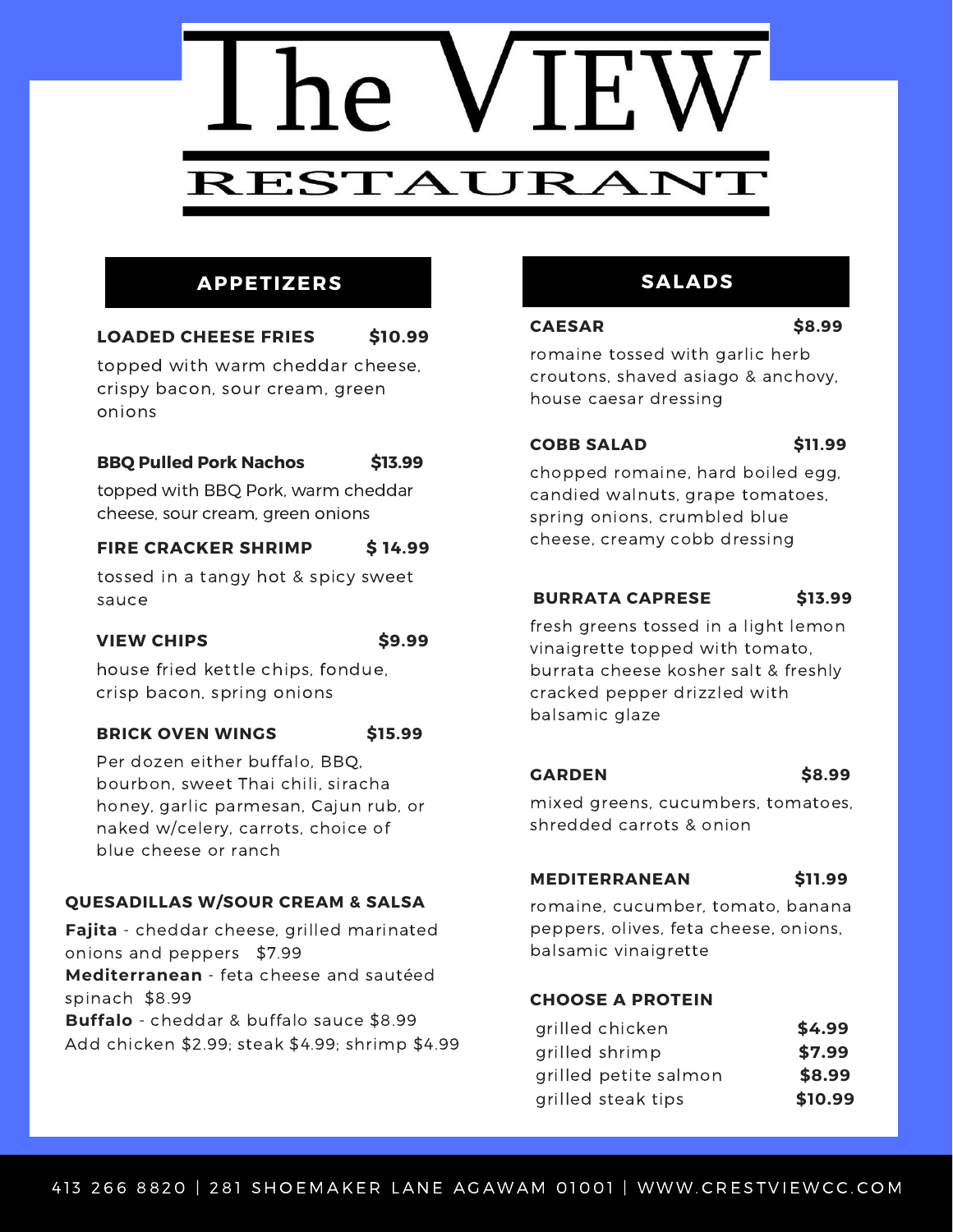

# **SANDWICHES**

*served with pickle*

# **GRILLED CHICKEN \$10.99**

lettuce, tomato, and mayo, brioche roll

# **THE CRESTVIEW CLUB \$11.99**

honey ham, roasted turkey breast, crisp bacon, tomato, lettuce, mayonnaise, country white or wheat

# **CRESTVIEW BURGER \$12.99**

8 oz grilled angus beef, American cheese, lettuce, tomato, onion, brioche roll

# **PESTO CHICKEN PANINI \$12.99**

grilled marinated chicken, house made pesto, fresh mozzarella, tomato on country white or wheat

# **THE CUBAN \$12.99**

roasted pulled pork, cured ham, provolone, pickles, cabbage, Dijon mustard sauce on a roll

# **FISHWICH \$12.99**

breaded flounder topped with lettuce, American cheese, house made tartar sauce

# **GRILLED CHEESE \$7.99**

American cheese on country white or wheat

# **GRILLED HOT DOG \$4.99**

choice of ketchup, relish, mustard

# **SIDES**

| <b>CAESAR SIDE SALAD</b>  | \$3.99 |
|---------------------------|--------|
| <b>GARDEN SIDE SALAD</b>  | \$3.99 |
| <b>HOUSE KETTLE CHIPS</b> | \$2.99 |
| <b>FRENCH FRIES</b>       | \$4.99 |

**SOUP DU JOUR CHEF'S DAILY CREATION**

**CUP \$4.00 / BOWL \$6.00**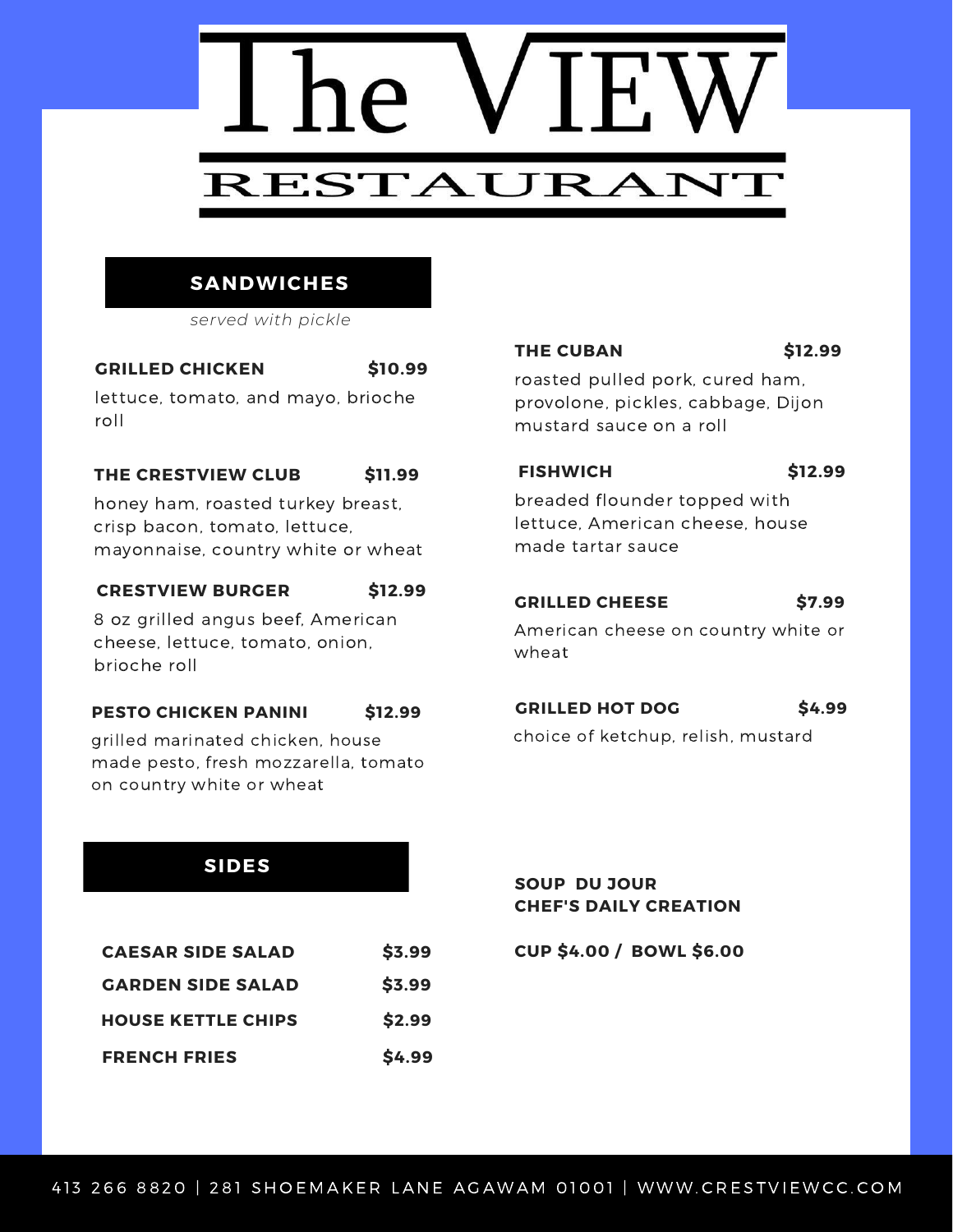# RESTAURANT

# **BRICK OVEN PIZZA & CALZONES**

**MARGHERITA \$11.99 / \$17.99** tomato, fresh mozzarella, basil, garlic oil

**WHITE \$10.99 / \$15.99** ricotta, oregano, garlic spread, mozzarella

# **VEGGIE \$12.99 / \$16.99**

tomatoes, broccoli, mushrooms, red onion, peppers, shaved carrots, mozzarella red sauce, garlic oil

# **BUFFALO CHICKEN \$12.99 / \$16.99**

mozzarella, chicken, buffalo sauce, blue

cheese, garlic oil

# **BBQ CHICKEN RANCH \$9.99 / \$13.99**

BBQ sauce, chicken, bacon, cheddar, ranch

# **SHRIMP AND BACON \$13.99 / \$20.99**

grilled shrimp, bacon, mozzarella, shaved asiago, red sauce, garlic oil

**PHILLY STEAK \$12.99 / \$17.99**

sliced steak, sautéed onions, mushrooms, peppers, mozzarella, garlic oil

# *Build your own PIZZA or CALZONE* **Cheese Pizza \$8.99 / \$11.99**

# **SM/LG \$.50/1.00** BBQ sauce, buffalo sauce, bourbon sauce, garlic oil, blue cheese dressing, ranch dressing, oregano, basil

**SM/LG \$1.00/1.50** Tomato, onion, carrot, peppers, banana peppers, olives, roasted garlic, spinach, pineapple, jalapeno

**KENTUCKY BOURBON \$12.99 / \$17.99**

mozzarella, smoked ham, bacon, bourbon glaze, garlic oil

# **THE DAWN \$12.99 / \$16.99**

ricotta, oregano, garlic spread, mozzarella, grilled chicken and broccoli

# **MEDITERRANEAN \$12.99 / \$17.99**

roasted garlic, artichokes, spinach, banana peppers, olives, feta, tomatoes, mozzarella

# **GENERAL TSO \$13.99 / \$17.99**

broccoli, crispy chicken, mozzarella, General Tso sauce, garlic oil

**MEAT LOVERS \$13.99 / \$18.99**

pepperoni, shaved steak, sausage, bacon mozzarella, red sauce, garlic oil

# **CRESTVIEW COMBO \$12.99 / \$17.99**

peppers, onions, mushrooms, chicken, sausage, mozzarella, red sauce, garlic oil

# **CLASSIC HAWAIIAN \$12.99 / \$16.99**

pineapple, ham, mozzarella, red sauce, garlic oil

# *Calzones served with Marinara Sauce* **Ricotta & Mozzarella Calzone \$10.99**

# **SM/LG \$1.50/2.00**

**SM/LG \$2.00/3.00**

Anchovy, feta, cheddar, mozzarella, ricotta, mushrooms, blue cheese, artichokes

Pepperoni, sausage, steak, grilled chicken, crispy chicken, hamburger, ham, bacon, shrimp

# **PERSONAL PIZZA 10 INCHES - LARGE PIZZA 16 INCHES**